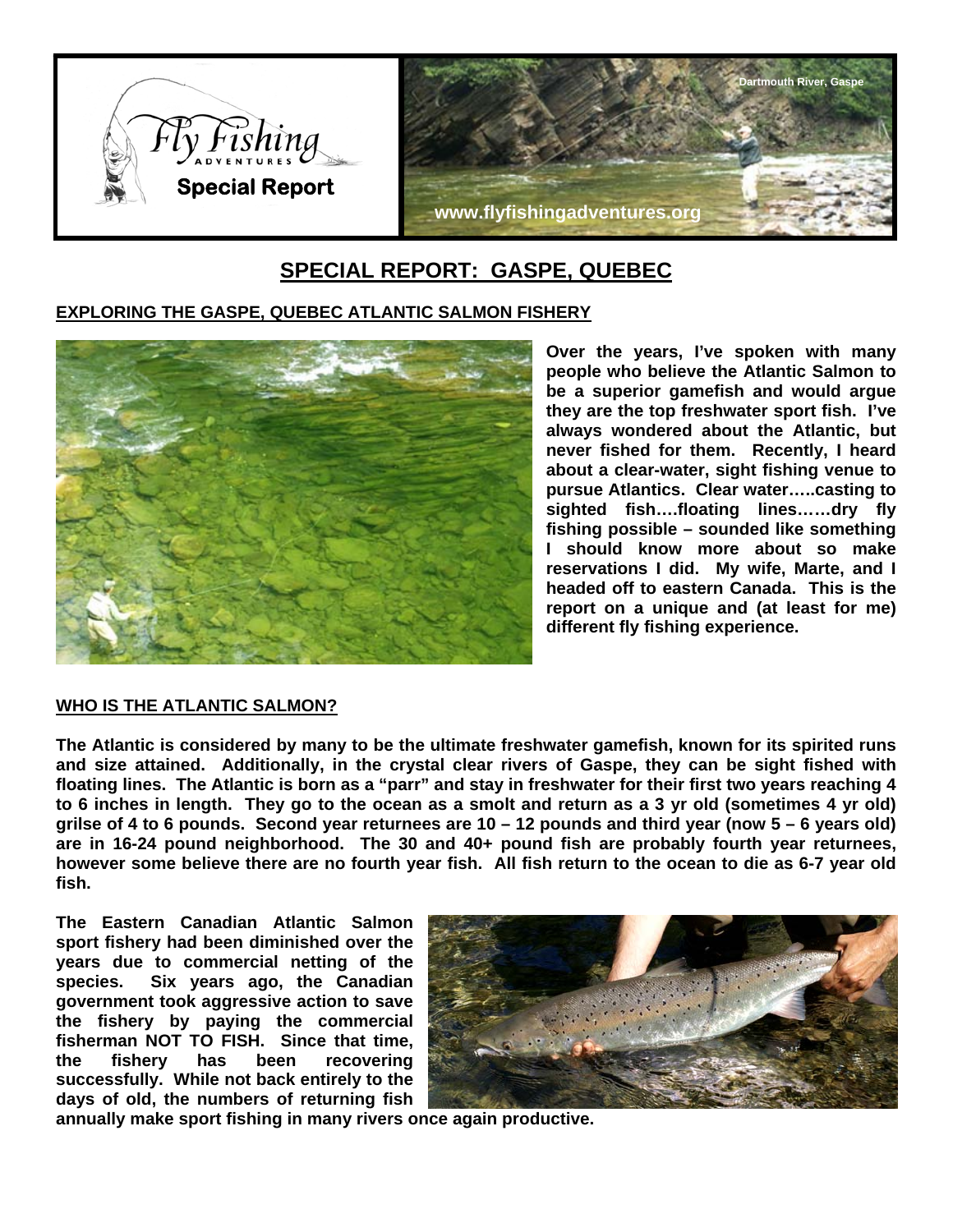# **THE GASPE ATLANTIC FISHERY**

**Gaspe, Quebec is a charming, predominantly French speaking town of about 16,000 people isolated on the tip of the Gaspe Peninsula. It is an untarnished and wholesomely industrious community of 16,000 Canadians on the shore of Gaspe Bay.** 

**There are three primary rivers within short driving distance of Gaspe – Dartmouth, St Jean, and York. Each is broken into pools – gathering spots where salmon stop while making their way upstream to spawn. The rivers are further broken into sectors/zones. Sectors can be either "limited" or "unlimited." "Limited" sectors have a maximum of 2, 4, 6 or 8 fisherman allowed per day. They can be as long as 10 miles (like sector 1 we fished on the St. Jean) or as short as less than a mile like sector 2 on the Dartmouth (the "falls"). Depending on the time of the season, it's generally accepted that the pools in unlimited sectors see more fisherman each day, although this is not always the case. One of the top guides told us he has many unlimited pools on the Dartmouth that he finds very worthwhile and are some of his favorite spots. Some of the sectors are spectacularly beautiful with canyon stretches, waterfalls, and crystal clear pools over varying rock formations carved out by nature throughout the centuries.** 



**One 30# fish joins in with several in the 15# range and a few smaller grilse** 

#### **ACCESSING THE WATERS**

**Drawing sectors to fish: All sectors are established via a lottery. Half of all spots are drawn on November 1, the other half 48 hours prior to the day of fishing. Limited sectors cost more depending on which sector and the number of rods. Our Gaspe outfitter (who has been working the lotteries for over 30 years) stays on top of the lotteries. Of her many roles, from assigning guides to arranging hotel/meal packages, her most important contribution is monitoring the lotteries and acquiring sectors for our clients to fish. If you are in the lottery for the November 1 drawing, the odds of you getting the prime choices of water are very good. However, for our trip the decision was not made to go until about 60 days before departure and our outfitter was able to get our first choice of water for two days of our three fishing days using the 48 hour lottery.** 

**This was like a fish zoo – lots of visible fish…..but difficult to get them to eat. If you have a decent guide, you should only fish water that you know holds fish. However, we did observe guides who couldn't or wouldn't spot fish for their anglers. Like any fishery, the guide is a critical element, especially where sight fishing is possible. I did encounter several unguided anglers who hadn't released a fish in 3 or 4 days of fishing and, after watching them fish, realized one of the reasons is they spent most of their time casting in empty water.**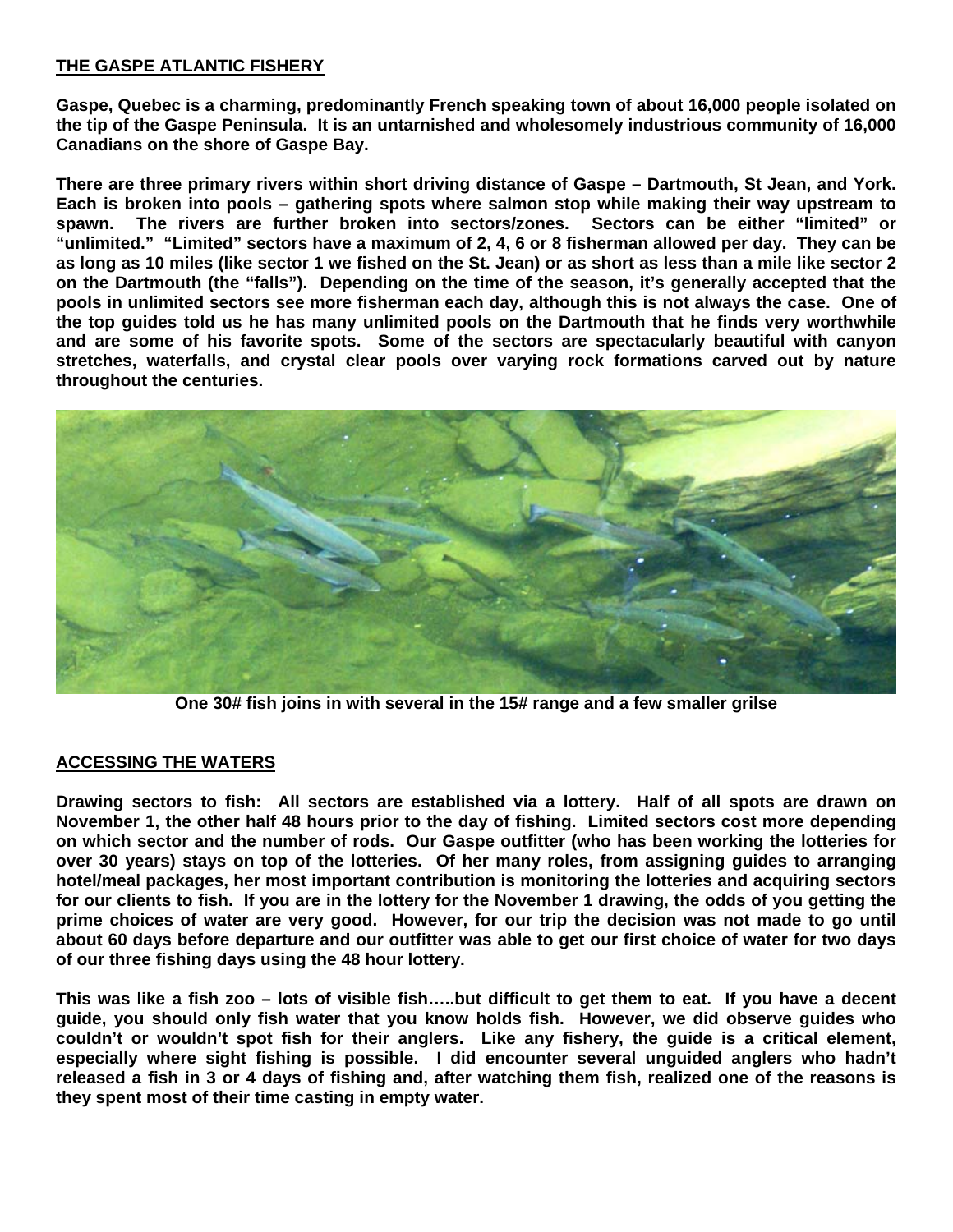

**A good Gaspe guide will have you fish waters only where he has spotted fish. That doesn't mean you'll get the Atlantic to eat the fly, but at least, you know you are fishing "live" water. He'll also observe the fish (New Zealand style) and advise you on your drift to get the best possible shot at attracting a fish. This would be classified as a "trophy fishery" which means success is not measured in numbers of fish, but size and the overall experience. Even with a good guide, if you average a fish a day released, you're doing well. However, most of the fish you're casting to are over 10 pounds with a good** 

**number of 15 and 20+ pounders. The first year returning grilse make up a smaller percentage of the total returning Gaspe rivers fish count than most of the famous Atlantic fisheries. That smaller percentage of grilse gives the angler much better odds of getting fish of 15, 20 pounds or larger – simply more large fish present in relation to the number of grilse. Our outfitter has three excellent guides…..all good at spotting fish.** 

#### **TIMING AND THE SEASON**

**Timing: The season runs June 1 to the end of September. The Atlantic's are protected starting with October when the fish get ready to move into their spawning mode and they become aggressive toward any intrusion into their world of reproduction.** 

**The big fish begin entering the rivers in May. By early June, there are usually enough fish in the rivers to make fishing worthwhile. However, the downside of early June can be the waters may still be high and, if the run is late (as it was this year) there may not be many fish available. By mid June, most would say the prime early season has begun…..at least in "normal years." This early season features fresh big fish, but not the numbers of all sizes that will be present as the summer rolls on. For the "trophy hunter" who will fish hard all week in pursuit of the "Atlantic of a lifetime," this is prime because there are not the numbers of smaller fish to get in the way.** 

**As June comes to an end and we move into July, the numbers of fresh fish entering the system increases. In late July and through August, there can be lower (and warmer) waters. The rivers are full of fish and, with the lower water levels; dry fly fishing can be at its best. If some meaningful rain falls during this time to freshen the rivers, things can get exciting, but low and warm waters can make fishing difficult. Generally, early September brings enough rain to raise the water levels and allow significant numbers of remaining "fresh fish" to enter the rivers. The last two weeks of September can be very good with the maximum number of fish in the river systems, cooling waters, and the aggressive nature of the pre-spawning fish. A late September bonus is the turning of the fall colors.** 

**As always, the case with attempting to identify prime times with any trophy fishery is it's a very subjective issue with many different versions of the "facts." And, unexpected weather can always alter the calendar at any time. My version of the season as stated**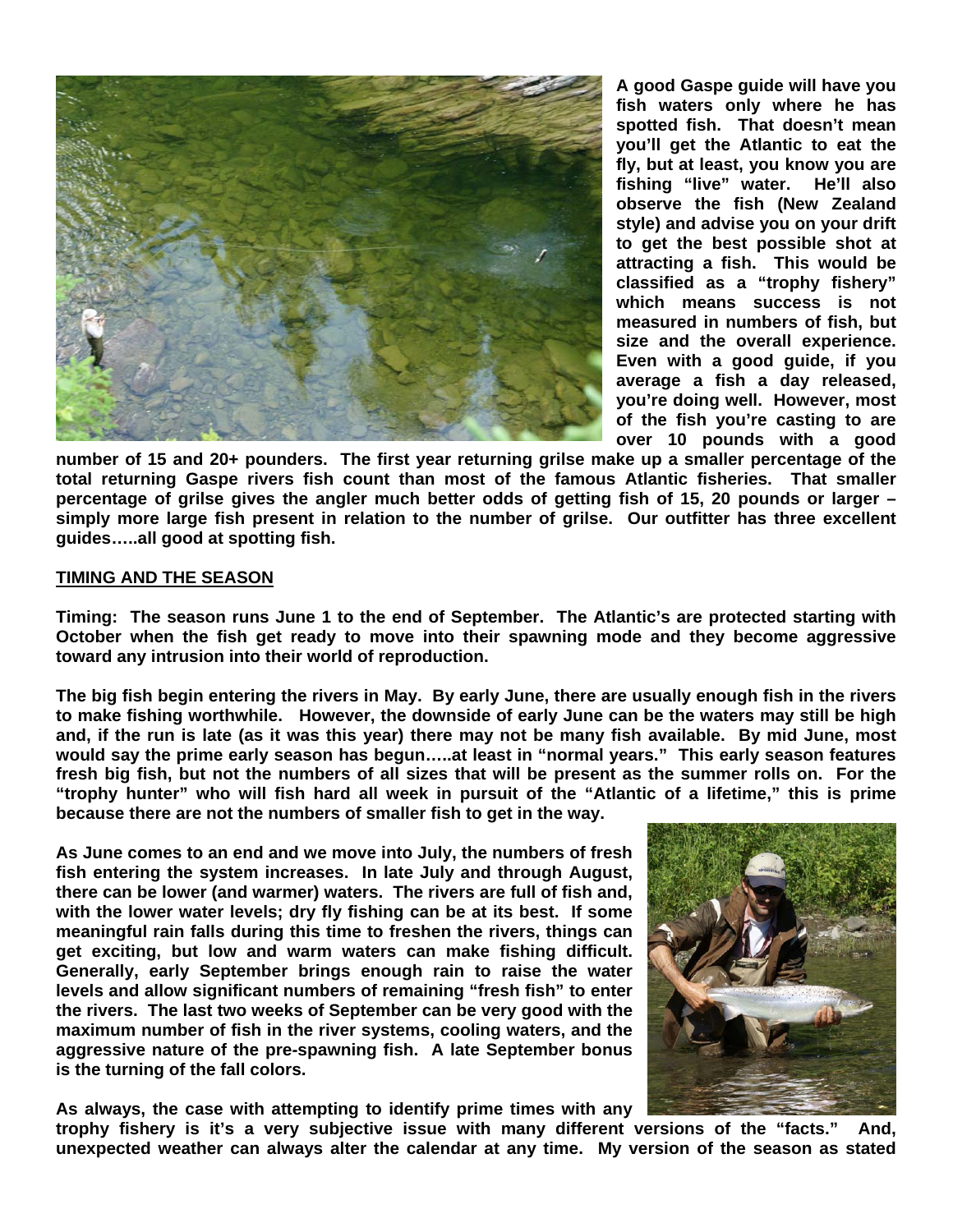**above comes as a result of asking lots of questions during our trip. I gathered opinions from many different veterans and applied my personal "filter of experience" to the responses.** 

### **GETTING THERE**

**Logistics: to get to Gaspe, you fly to Montreal and then a 2hr, 45min flight to Gaspe that stops in Quebec City enroute – two flights a day at 9:00am and 6:00pm. If you were combining a trip to the Minipi River in Labrador with Atlantic Salmon in Gaspe, you need to get from Gaspe to Halifax by returning to Montreal, flying direct to Halifax, and then to Goose Bay from Halifax.** 

## **MISCELLANEOUS OBSERVATIONS ABOUT THE GASPE EXPERIENCE**

- **Fisherman can actually determine the fishing hours. We fished a split schedule, starting early and returning to Gaspe for lunch and an afternoon break, then returning to the river around 4:30 for the evening. Some folks like to stay on the river all day and have a shore side lunch. Anglers staying at the Pavilion fish a more traditional lodge schedule.**
- **Many of the Gaspe fly fishers are ladies fishing without spouses – speaks to the overall ambiance of Gaspe. This is comfortable fishing – as some would say, "gentleman's fishing" or "lady's fishing."**
- **Equipment: all I used was an 8 wt rod coupled with a weight forward floating line. Could be good to have a 9 wt also and one sink tip line – I had one with me, but my guide preferred only floating lines. Bring 10# and 15# leaders – the guides will take care of the tippet. Also, don't buy flies before coming – get your flies in Gaspe to make sure you have what works.**
- أمغيهم **MANAGER**
- **All four of the fish I took were "hot fish," fresh from the ocean.**
- **Fishing dry flies with an upstream presentation over fish (ala New Zealand) is exciting, given the size of the fish. We never skated dry flies during my time on the water – only floated them. One of the four fish I took was taken on a large bomber pattern on an upstream presentation – very good stuff!**

#### **MY PERSONAL FISHING EXPERICENCES….MID JULY '07**

**The sectors I fished:** 

- **Day 1: Dartmouth, sector 2 (the falls) limited**
- **Day 2: St Jean, sector 1 limited**
- **Day 3: York, unlimited, 1-5-7-10**

**Sector 2 on the Dartmouth is one of the more spectacular stretches of water I've fished. Watching these big fish glide and fin in the pools was a thrill in itself. Early in the morning, one of the other fly fishers we were sharing the sector with hooked a large fish that raced upstream out of control, far into the backing, went around a corner and broke off. Simply nothing the angler could do. I was fortunate in taking my first Atlantic, a 10# fish, in my first hour, and a 5# grilse later. I also hooked and lost one other nice sized (15# range) fish that morning. On this short sector, there is a local "etiquette policy" of only taking two fish per day, allowing the others who shared the sector with you a better chance at getting fish. That evening, having released two fish earlier, I was relegated to observer and took photos of the scene and others catching fish. We did observe some great leaps from hooked fish and caught some of the action on film.** 

**The second morning, on the lengthy "limited" section 1 on the St. Jean, I was very lucky to get two fish, one 14# and the other 16# - beautiful full bodied Atlantics. One was prone to aerial antics with**